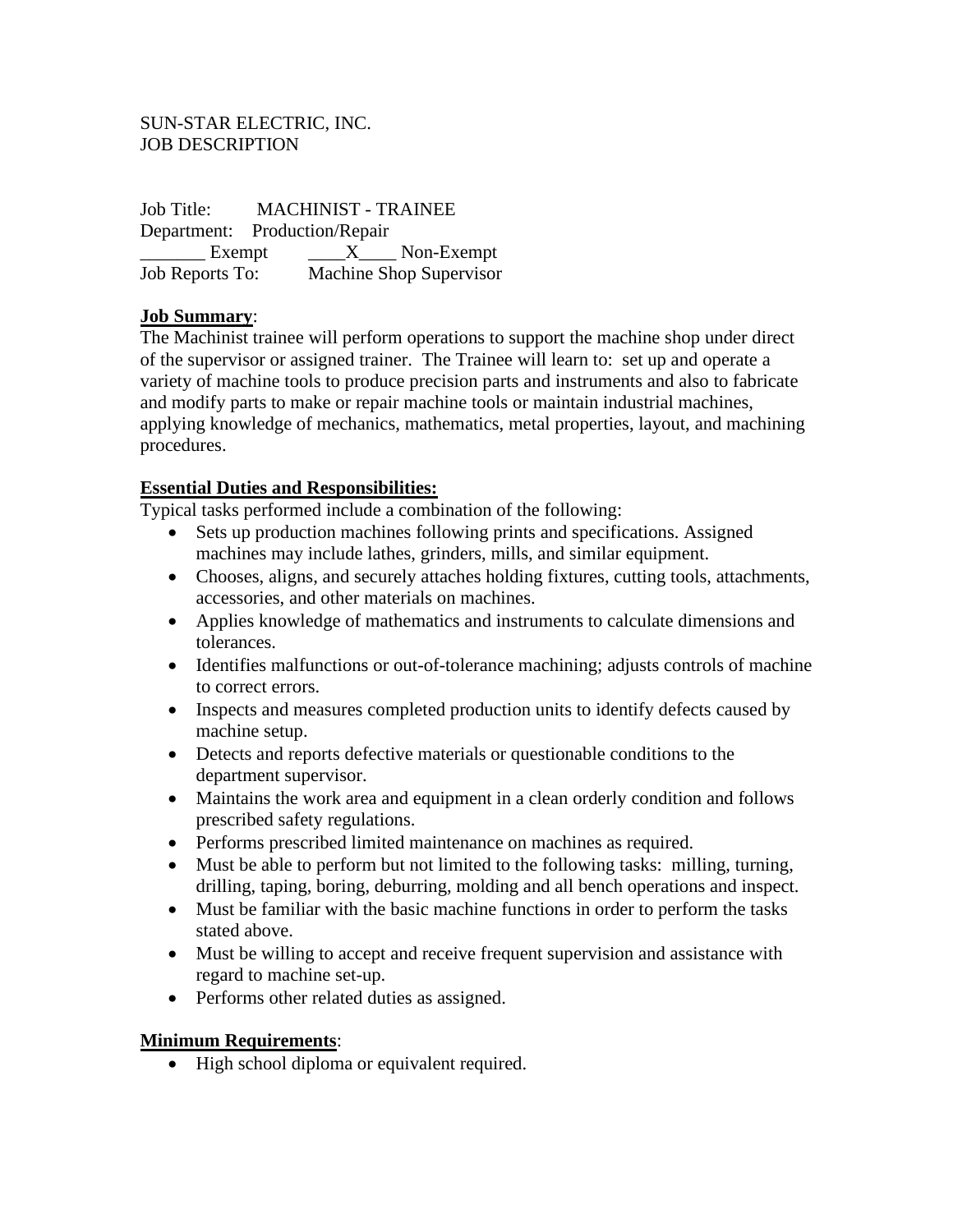- Associate degree in Manufacturing/Technical Programming; OR completion of a full apprenticeship program; OR successful completion of suitable company training required.
- Experience: None
- Special Skills: Computer literacy

### **Essential Mental Functions:**

- Ability to interpret and translate engineering designs and documentation.
- Thorough understanding of or the ability to quickly learn production equipment.
- Strong analytical and problem-solving skills.
- Must have a good command of the English language, both written and spoken.
- Must be able to read and interpret drawings, follow routers, use simple math, and use basic handheld measuring tools.

# **Essential Physical Functions:**

- Physical ability to operate and repair machines.
- Prolonged periods of standing, walking, bending, and stretching.
- See attached Physical Job Requirements and Working Conditions

#### **Equipment Used:**

Precision measuring tools, OD & ID micrometers, venier calipers, dial calipers, dial indicators, digital calipers, lathe, mill, grinder, etc.

#### **Additional Comments:**

Ability to apply common sense understanding to carry out instructions furnished in written, oral, or diagram form.

Will be required to perform other duties as requested, directed or assigned.

| Approved By: |  |
|--------------|--|
|              |  |

| Approved<br>"Rv | Jate |
|-----------------|------|
|                 |      |

Employee signature below constitutes employee's understanding of the requirements, essential functions, and duties of the position.

| Employee: |  |
|-----------|--|
|-----------|--|

*Note: Nothing in this job description restricts management's rights to assign or reassign duties and responsibilities to this job at any time.*